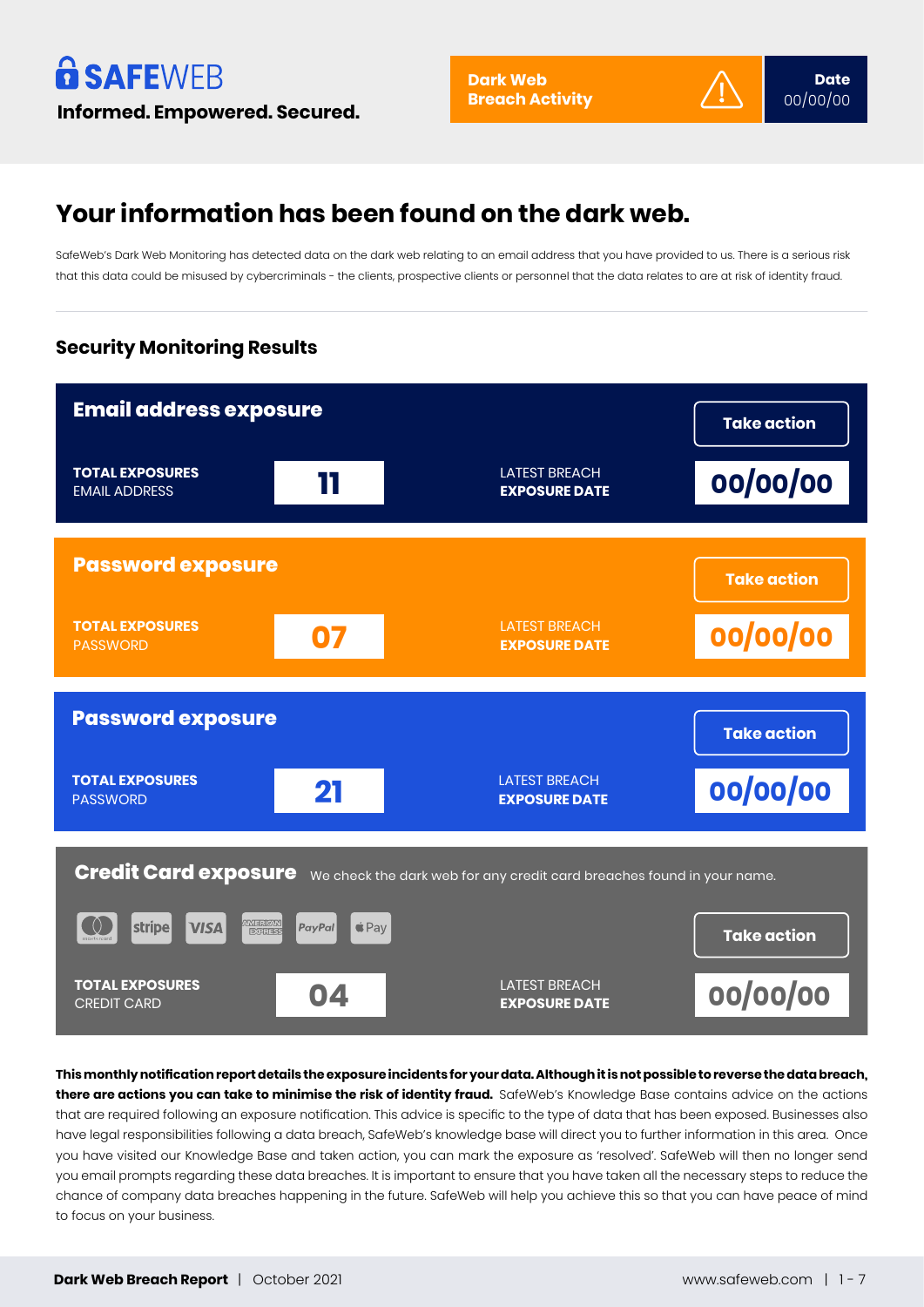

## **We have found exposed data relating to www.clientdomain.com**

**7 BREACHES FOUND**

| <b>Breach Domain</b>      | <b>Breaches Found</b> | <b>Breach Sources</b>                                                                                                                                                                                        | Latest Breach |
|---------------------------|-----------------------|--------------------------------------------------------------------------------------------------------------------------------------------------------------------------------------------------------------|---------------|
| james@clientdomain.com    |                       | Source title, Source title, Source title, Source title,<br>Source title, Source title, Source title, Source title,<br>Source title, Source title, Source title, Source title,<br>Source title, Source title. | 00/00/00      |
| support@clientdomain.com  |                       | Source title, Source title, Source title, Source title,<br>Source title, Source title, Source title, Source title,<br>Source title, Source title, Source title, Source title,<br>Source title, Source title. | 00/00/00      |
| hello@clientdomain.com    |                       | Source title, Source title, Source title, Source title,<br>Source title, Source title, Source title, Source title,<br>Source title, Source title, Source title, Source title,<br>Source title, Source title. | 00/00/00      |
| info@clientdomain.com     |                       | Source title, Source title, Source title, Source title,<br>Source title, Source title, Source title, Source title,<br>Source title, Source title, Source title, Source title,<br>Source title, Source title. | 00/00/00      |
| accounts@clientdomain.com |                       | Source title, Source title, Source title, Source title,<br>Source title, Source title, Source title, Source title,<br>Source title, Source title, Source title, Source title,<br>Source title, Source title. | 00/00/00      |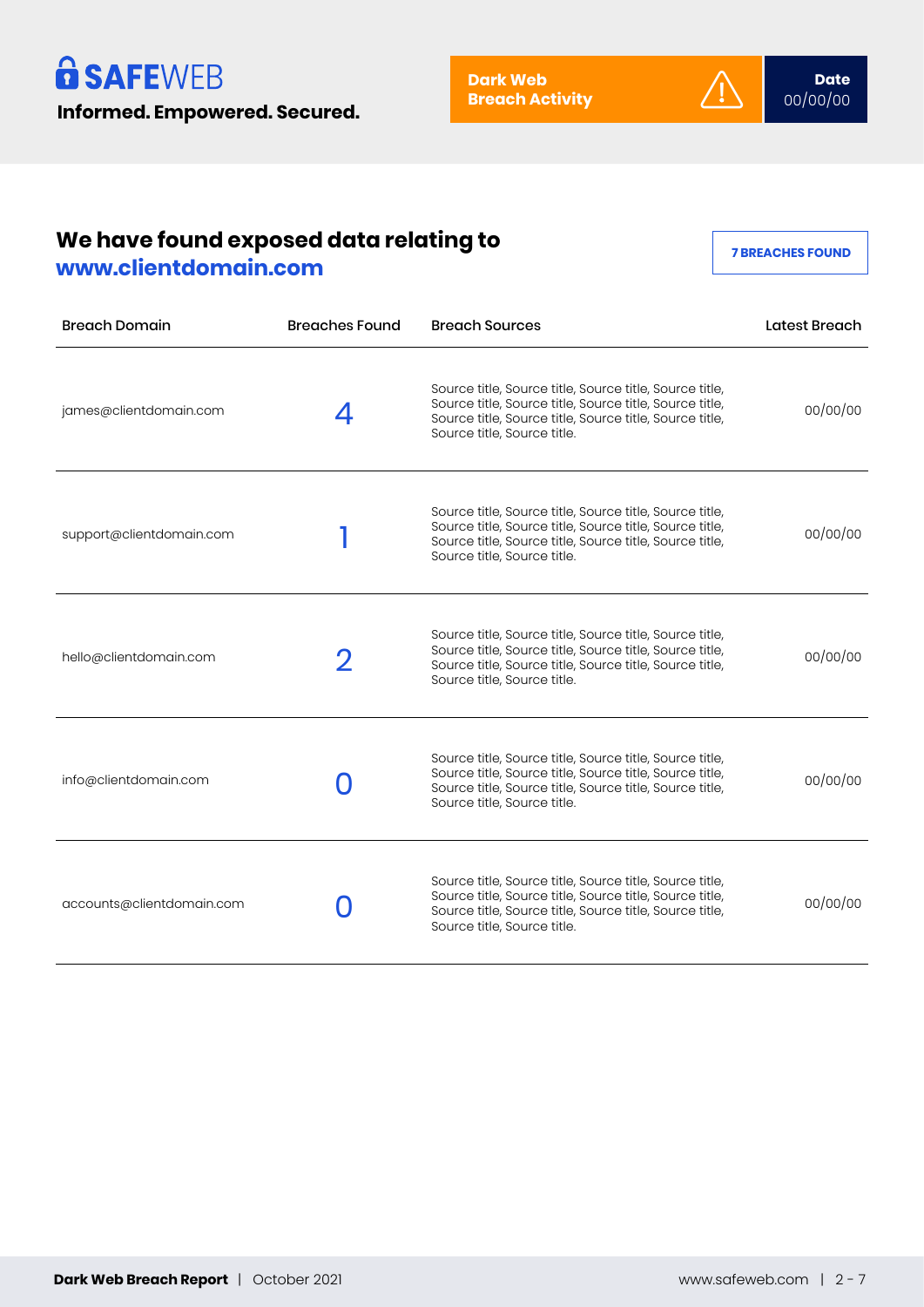



**Breach Information:** In May 2021, the graphic design tool website Canva suffered a data breach that impacted 137 million subscribers. The exposed data included email addresses, usernames, names, cities of residence and passwords stored as bcrypt hashes for users not using social logins. The data was provided to HIBP by a source who requested it be attributed to "JimScott.Sec@protonmail.com"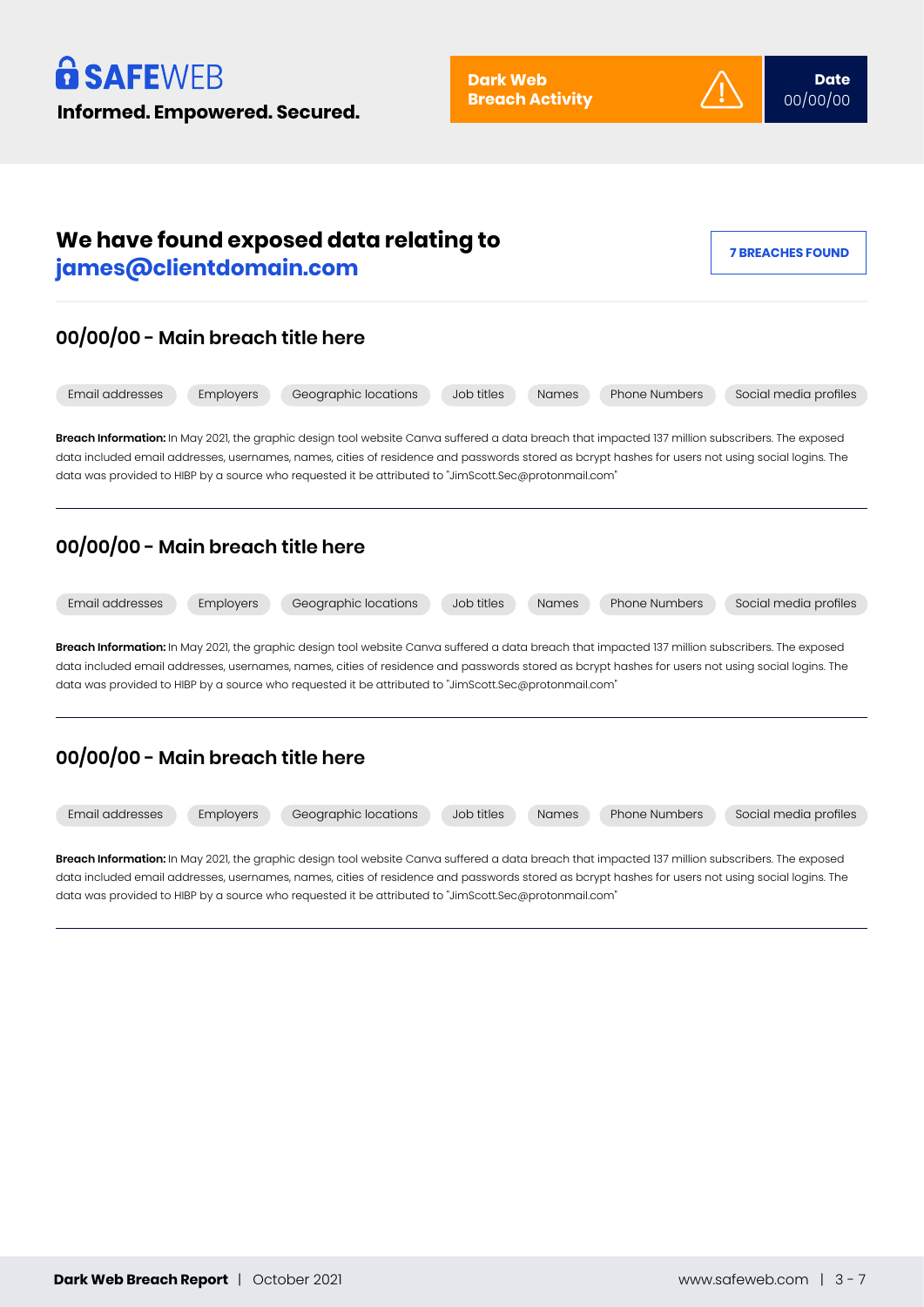

| We have found breaches for<br>support@clientdomain.com                                                                                                                                                                                                                                                                                                                                                         | <b>7 BREACHES FOUND</b> |
|----------------------------------------------------------------------------------------------------------------------------------------------------------------------------------------------------------------------------------------------------------------------------------------------------------------------------------------------------------------------------------------------------------------|-------------------------|
| 00/00/00 - Main breach title here                                                                                                                                                                                                                                                                                                                                                                              | <b>Take action</b>      |
| Email addresses<br>Employers<br>Geographic locations<br>Job titles<br><b>Phone Numbers</b><br><b>Names</b>                                                                                                                                                                                                                                                                                                     | Social media profiles   |
| Breach Information: In May 2021, the graphic design tool website Canva suffered a data breach that impacted 137 million subscribers. The exposed<br>data included email addresses, usernames, names, cities of residence and passwords stored as bcrypt hashes for users not using social logins. The<br>data was provided to HIBP by a source who requested it be attributed to "JimScott.Sec@protonmail.com" |                         |
| 00/00/00 - Main breach title here                                                                                                                                                                                                                                                                                                                                                                              | <b>Take action</b>      |
| Email addresses<br>Geographic locations<br>Job titles<br><b>Phone Numbers</b><br>Employers<br><b>Names</b>                                                                                                                                                                                                                                                                                                     | Social media profiles   |
| <b>Broach Information:</b> In May 2021, the araphic decian tool webgite Capya suffered a data broach that impacted 127 million subseribers. The expected                                                                                                                                                                                                                                                       |                         |

**Breach Information:** In May 2021, the graphic design tool website Canva suffered a data breach that impacted 137 million subscribers. The exposed data included email addresses, usernames, names, cities of residence and passwords stored as bcrypt hashes for users not using social logins. The data was provided to HIBP by a source who requested it be attributed to "JimScott.Sec@protonmail.com"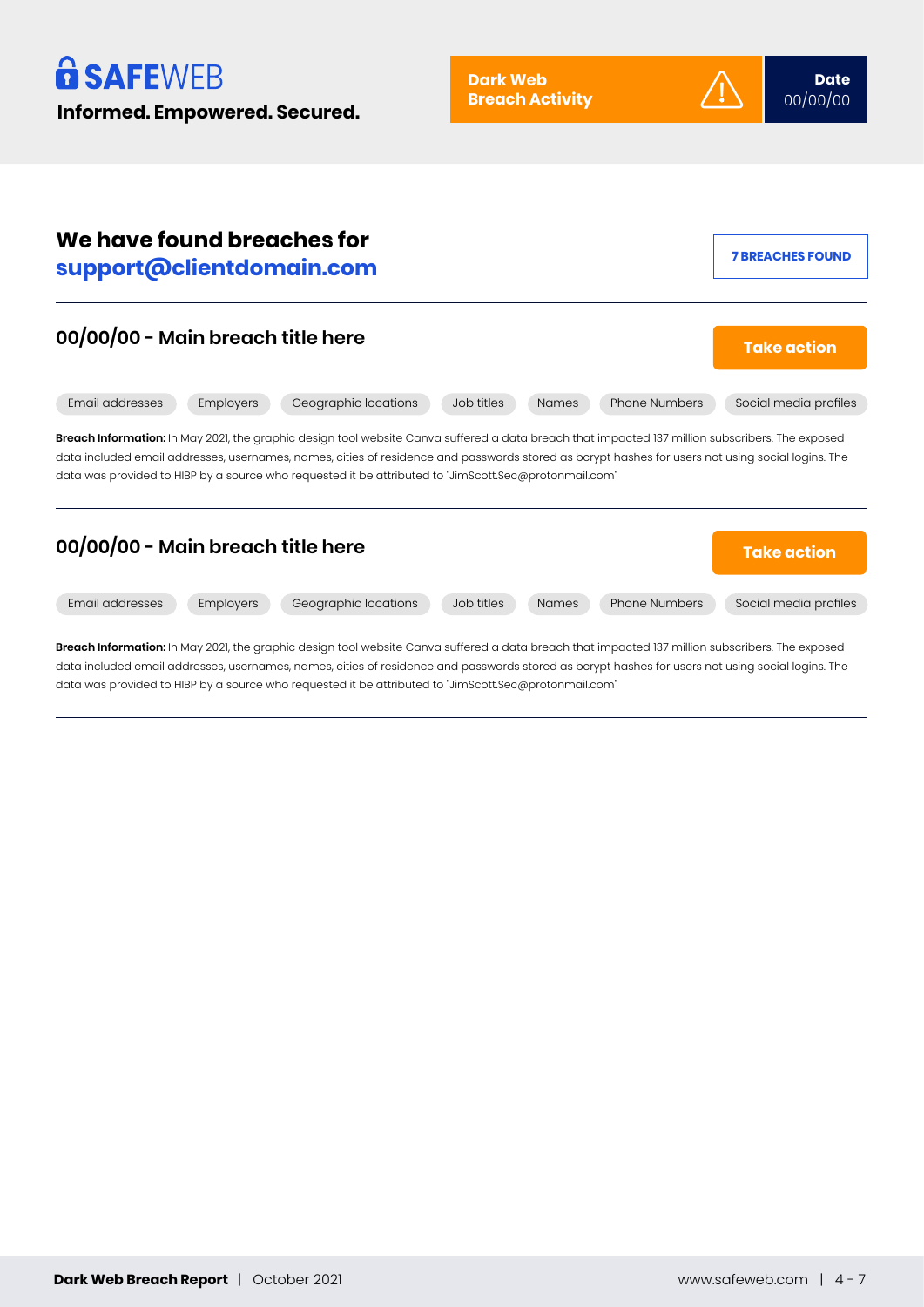

| We have found breaches for<br>hello@clientdomain.com                                                                                                                                                                                                                                                                                                                                                           | <b>7 BREACHES FOUND</b> |
|----------------------------------------------------------------------------------------------------------------------------------------------------------------------------------------------------------------------------------------------------------------------------------------------------------------------------------------------------------------------------------------------------------------|-------------------------|
| 00/00/00 - Main breach title here                                                                                                                                                                                                                                                                                                                                                                              | <b>Take action</b>      |
| Email addresses<br>Geographic locations<br><b>Phone Numbers</b><br>Employers<br>Job titles<br><b>Names</b>                                                                                                                                                                                                                                                                                                     | Social media profiles   |
| Breach Information: In May 2021, the graphic design tool website Canva suffered a data breach that impacted 137 million subscribers. The exposed<br>data included email addresses, usernames, names, cities of residence and passwords stored as bcrypt hashes for users not using social logins. The<br>data was provided to HIBP by a source who requested it be attributed to "JimScott.Sec@protonmail.com" |                         |
| 00/00/00 - Main breach title here                                                                                                                                                                                                                                                                                                                                                                              | <b>Take action</b>      |
| Email addresses<br>Employers<br>Geographic locations<br>Job titles<br><b>Phone Numbers</b><br><b>Names</b>                                                                                                                                                                                                                                                                                                     | Social media profiles   |
| Breach Information: In May 2021, the graphic design tool website Canva suffered a data breach that impacted 137 million subscribers. The exposed                                                                                                                                                                                                                                                               |                         |

data included email addresses, usernames, names, cities of residence and passwords stored as bcrypt hashes for users not using social logins. The data was provided to HIBP by a source who requested it be attributed to "JimScott.Sec@protonmail.com"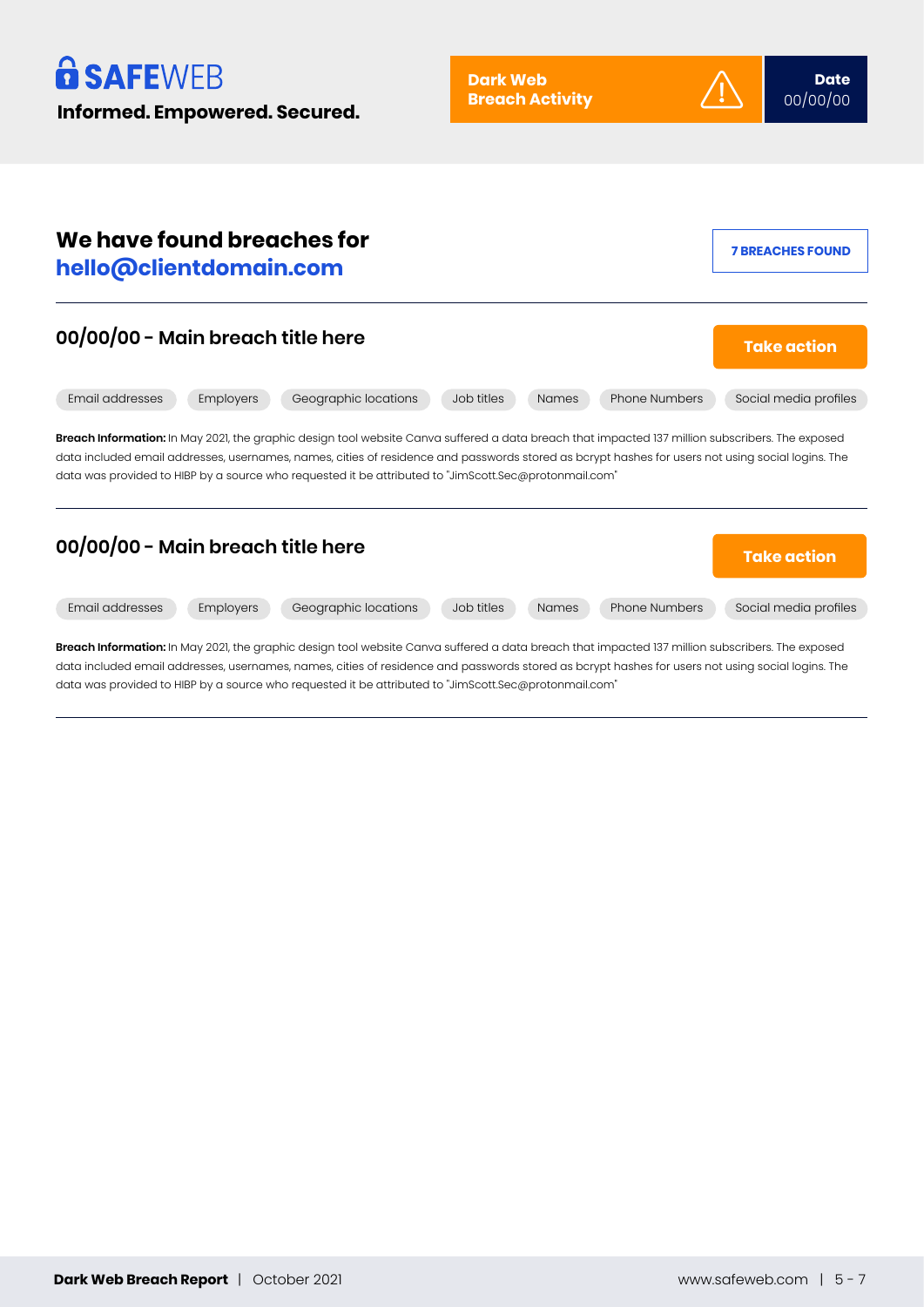

| We have found breaches for<br>info@clientdomain.com                                                                                                                                                                                                                                                                                                                                                            | <b>7 BREACHES FOUND</b> |
|----------------------------------------------------------------------------------------------------------------------------------------------------------------------------------------------------------------------------------------------------------------------------------------------------------------------------------------------------------------------------------------------------------------|-------------------------|
| 00/00/00 - Main breach title here                                                                                                                                                                                                                                                                                                                                                                              | <b>Take action</b>      |
| Email addresses<br>Geographic locations<br>Phone Numbers<br>Employers<br>Job titles<br><b>Names</b>                                                                                                                                                                                                                                                                                                            | Social media profiles   |
| Breach Information: In May 2021, the graphic design tool website Canva suffered a data breach that impacted 137 million subscribers. The exposed<br>data included email addresses, usernames, names, cities of residence and passwords stored as bcrypt hashes for users not using social logins. The<br>data was provided to HIBP by a source who requested it be attributed to "JimScott.Sec@protonmail.com" |                         |
| 00/00/00 - Main breach title here                                                                                                                                                                                                                                                                                                                                                                              | <b>Take action</b>      |
| Email addresses<br><b>Employers</b><br>Geographic locations<br><b>Phone Numbers</b><br>Job titles<br><b>Names</b>                                                                                                                                                                                                                                                                                              | Social media profiles   |
| Breach Information: In May 2021, the graphic design tool website Canva suffered a data breach that impacted 137 million subscribers. The exposed                                                                                                                                                                                                                                                               |                         |

data included email addresses, usernames, names, cities of residence and passwords stored as bcrypt hashes for users not using social logins. The data was provided to HIBP by a source who requested it be attributed to "JimScott.Sec@protonmail.com"